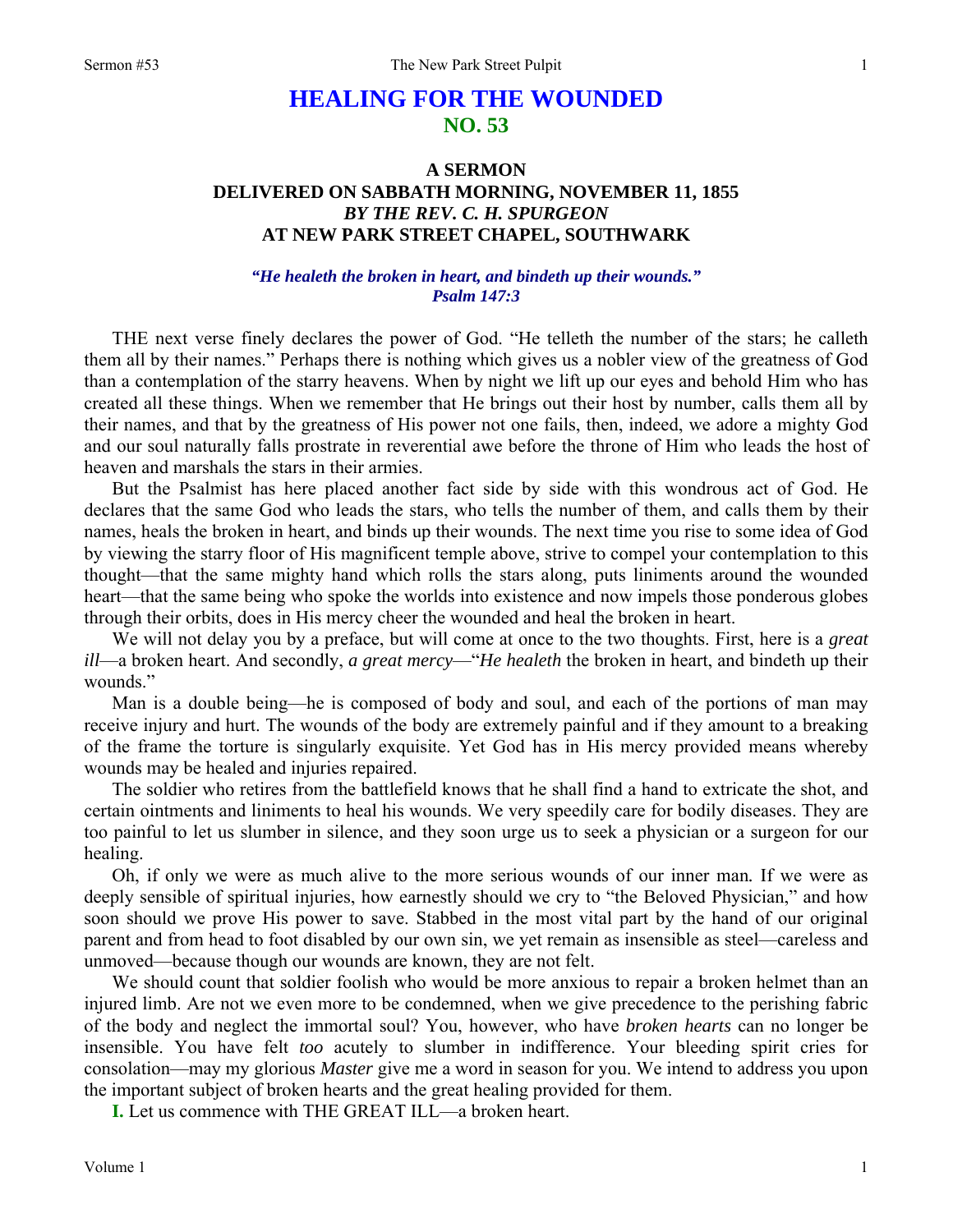What is it? We reply there are several forms of a broken heart. Some are what we call naturally broken and some are spiritually so. We will occupy a moment by mentioning certain forms of this evil, naturally considered. And verily our task would be a dreary one if we were called upon to witness one tenth of the misery endured by those who suffer from a broken heart.

There have been hearts broken by *desertion*. A wife has been neglected by a husband who was once the subject of her attachment and whom even now she tenderly loves. Scorned and despised by the man who once lavished upon her every token of his affection, she has known what a broken heart means.

A friend is forsaken by one upon whom he leaned, to whose very soul he was knit, so that their two hearts had grown into one. He feels that his heart is broken, for the other half of himself is severed from him. When Ahithophel forsakes David, when the kind friend unto whom we have always told our sorrows betrays our confidence, the consequence may possibly be a broken heart.

The desertion of a man by his fellows, the ingratitude of children to their parents, the unkindness of parents to their children, the betrayal of secrets by a comrade, the changeableness and fickleness of friends, along with other modes of desertion which happen in this world, have brought about broken hearts.

We know not a more fruitful source of broken hearts than disappointment in the objects of our affections—to find that we have been deceived where we have placed our confidence. It is not simply that we leaned upon a broken reed and the reed has snapped—that were bad enough—but in the fall, we fell upon a thorn which pierced our heart to its center. Many have there been who have gone to their graves not smitten by disease, not slain by the sword, but with a far direr wound than the sword could ever give, a more desperate death than poison could ever cause. May you never know such agony.

We have also seen hearts broken by *bereavement*. We have known tender wives who have laid their husbands in the tomb, and who have stood by the grave side until their very heart did break for solitary anguish. We have seen parents bereaven of their beloved offspring one after another. And when they have been called to hear the solemn words, "Earth to earth, dust to dust, ashes to ashes," over the last of their children, they have turned away from the grave, bidding adieu to joy, longing for death, and abhorring life.

To such the world becomes a prison—cheerless, cold, unutterably miserable. The owl and bittern seem alone to sympathize with them, and aught of joy in the whole world appears to be but intended as a mockery to their misery. Divine grace, however, can sustain them even here.

How frequently might this be supposed to occur to our brave countrymen engaged in the present war? Do not they feel, and acutely feel, the loss of their comrades? You will perhaps imagine that the slaughter and death around them prevent the tender feelings of nature. You are enough mistaken if you so dream. The soldier's heart may never know fear, but it has not forgotten sympathy.

The fearful struggle around renders it impossible to pay the usual court and homage at the gates of sorrow, but there is more of real grief oftentimes in the hurried midnight funeral than in the flaunting pageantry of your pompous processions. Were it in our power to walk among the tents, we should find abundant need to use the words of our text by way of cordial to many a warrior who has seen all his chosen companions fall before the destroyer.

Oh you mourners! Seek you a balm for your wounds—let me proclaim it unto you—you are not ignorant of it, I trust, but let me apply that in which you already place your confidence. The God of heaven knows your sorrows, repair you to His throne, and tell your simple tale of woe. Then cast your burden on *Him.* He will bear it—open your heart before *Him*, He will heal it. Think not that you are beyond hope. You would be if there were no God of love and pity, but while JEHOVAH lives, the mourner need not despair.

*Penury* has also contributed its share to the number of the army of misery. Pinching want, a noble desire to walk erect, without the crutch of charity, and inability to obtain employment, have at times driven men to desperate measures. Many a goodly cedar has withered for lack of moisture and so has many a man pined away beneath the deprivations of extreme poverty.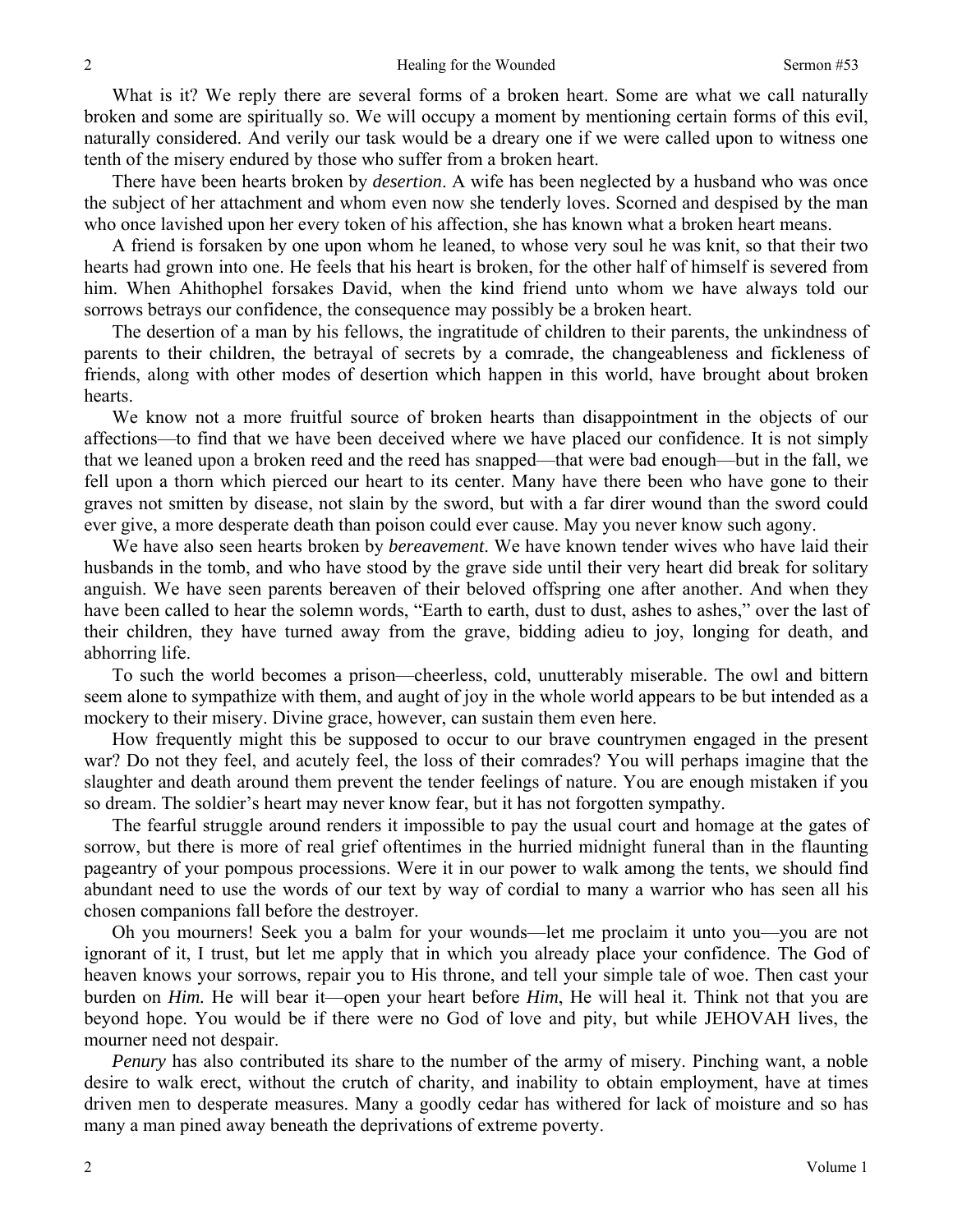Those who are blessed with sufficiency can scarcely guess the pain endured by the sons of want especially if they have once been rich. Yet O child of suffering, be you patient—God has not passed you over in His providence. Feeder of sparrows, He will also furnish *you* with what you need. Sit not down in despair—hope on, hope ever. Take up arms against a sea of troubles and your opposition shall yet end your distresses.

*There is* one who cares for you. One eye is fixed on you, even in the home of your destitution, one heart beats with pity for your woes, and a hand omnipotent shall yet stretch you out the needed help. The darkest cloud shall yet scatter itself in its season, the blackest gloom shall have its morning. *He*, if you are one of His family, with bands of grace will bind up your wounds and heal your broken heart.

Multiplied also are the cases where *disappointment* and *defeat* have crushed the spirits. The soldier fighting for his country may see the ranks broken, but he will not be broken in heart so long as there remains a single hope for victory. His comrade reels behind him and he himself is wounded, but with a shout, he cries, "On! On!" and scales the ramparts. Sword in hand, still he goes carrying terror amongst the foe, himself sustained by the prospect of victory.

But let him once hear the shout of defeat where he hoped for triumph, let him know that the banner is stained in the earth, that the eagle has been snatched from the standard, let him once hear it said, "They fly, they fly," let him see the officers and soldiers flying in confusion, let him be well-assured that the most heroic courage and the most desperate valor are of no avail, then his heart bursts under a sense of dishonor, and he is almost content to die because the honor of his country has been tarnished, and her glory has been stained in the dust. Of this, the soldiers of Britain know but little—may they speedily carve out a peace for us with their victorious swords.

Truly in the great conflict of life we can bear anything but defeat. Toils on toils would we endure to climb a summit, but if we must die ere we reached it, that were a brokenness of heart indeed. To accomplish the object on which we have set our minds, we would spend our very heart's blood. But once let us see that our life's purpose is not to be accomplished—let us, when we hoped to grasp the crown, see that it is withdrawn, or other hands have seized it, then comes brokenness of heart.

But let us remember, whether we have been broken in heart by penury or by defeat, that there is a hand which "bindeth up the broken in heart, and healeth all their wounds," that even these natural breakings are regarded by JEHOVAH, who, in the plentitude of His mercy, gives a balm for every wound to every one of His people.

We need not ask, "Is there no balm in Gilead? Is there no physician there!" There is a balm, there is a physician who can heal all these natural wounds, who can give joy to the troubled countenance, take the furrow from the brow, wipe the tear from the eye, remove the agitation from the bosom, and calm the heart now swelling with grief, for He "healeth the broken in heart, and bindeth up their wounds."

But all that we have mentioned of woe and sorrow which the natural heart endures, is not sufficient to explain our text. The heart broken not by distress or disappointment, but on account of sin, is the heart which God peculiarly delights to heal. All other sufferings may find a fearful center in one breast and yet the subject of them may be unpardoned and unsaved.

But if the heart be broken by the Holy Ghost for sin, salvation will be its ultimate issue and heaven its result. At the time of regeneration, the soul is subject to an inward work, causing at the time considerable suffering. This suffering does not continue after the soul has learned the preciousness of a Savior's blood, but while it lasts it produces an effect which is never forgotten in after life.

Let none suppose that the pains we are about to describe are the constant companions of an heir of heaven during his entire existence. They are like the torture of a great drunkard at the time of his reformation, rendered needful not by the reformation, but by his old habits. So this broken heart is felt at the time of that change of which the Bible speaks, when it says, "Except a man be born again, he cannot see the kingdom of God." The fruit of the Spirit is afterwards joy and peace, but for a season we must, if saved, endure much mental agony.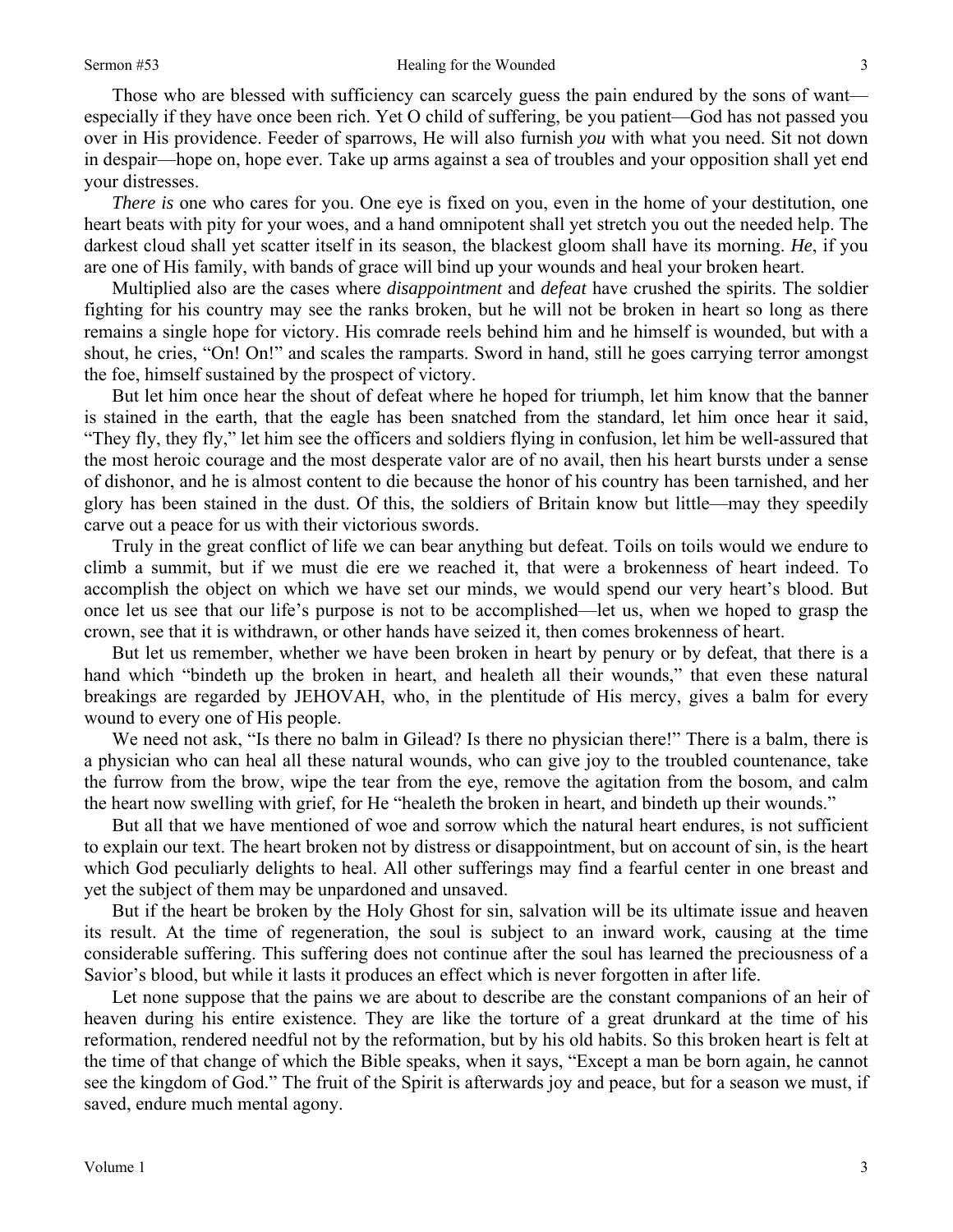Are any of you at the present moment disturbed in mind and vexed in spirit, because you have violated the commands of God? And are you anxious to know whether these feelings are tokens of genuine brokenness and contrition? Hear me, then, while I briefly furnish you with tests whereby you may discern the truth and value of your repentance.

**1.** We cannot conceive it possible that you are broken in heart if the pleasures of the world are your delight. We may consent to call you amiable, estimable, and honorable, even should you mix somewhat in the amusements of life, but it would be a treason to your common sense to tell you that such things are consistent with a broken heart.

Will any venture to assert that yon gay reveler has a broken heart? Would he not consider it an insult should you suggest it? Does that lewd song, now defiling the air, proceed from the lips of a brokenhearted sinner? Can the fountain, when filled with sorrow, send forth such streams as these? No, my friends, the wanton, the lewd, the rioting, and the profane are too wise to lay claim to the title of brokenhearted persons, seeing that their claim would be palpably absurd. They scorn the name as mean and paltry—unworthy of a man who loves free living and counts religion *cant*.

But should there be one of you so entirely deceived by the evil spirit as to think yourself a partaker in the promises, while you are living in the lusts of the flesh, let me solemnly warn you of your error. He who sincerely repents of sin will hate it and find no pleasure in it, and during the season when his heart is broken, he will loathe even to detestation the very approach of evil.

The song of mirth will then be as a dirge in his ear, "As he that poureth vinegar upon niter, so is he that singeth songs to a sad heart." If the man who makes merry with sin be broken-hearted, he must be a prince of hypocrites, for he feigns to be worse than he is. We know right well that the wounded spirit requires other cordials than this world can afford. A soul disturbed by guilt must be lulled to a peaceful rest by other music than carnal pleasures can afford. The tavern, the house of vice, and the society of the profligate, are no more to be endured by a contrite soul than the jostling of a crowd by a wounded man.

**2.** Again, we will not for one moment allow that a *self-righteous man* can have a broken heart. Ask him to pray and he thanks God that he is every way correct. What need has he to weep because of the iniquity of his life, for he firmly believes himself to be well-deserving and far enough removed from guilt.

He has attended his religious duties, he is exceedingly strict in the form of his devotions, or if he cares not for such things, he is at any rate quite as good as those who do. He was never in bondage to any man, but can look to heaven without a tear for his sin. Do not conceive that I am painting an imaginary case, for there are unfortunately too many of these proud self-exalting men.

Will they be angry with me when I tell them that they are no nearer heaven than those whom we reproved a few moments ago, or will they not be equally moved to wrath if I were so much as to hint that they need to be broken in heart for their sin? Nevertheless, such is the case, and Pharisees shall one day learn with terror that self-righteousness is hateful to God.

But what is a broken heart? I say, first, that a broken heart implies *a very deep and poignant sorrow on account of sin*. A broken heart—conceive of that. If you could look within and see everything going on in this great mystery called man, you would marvel at the wonders thereof, but how much more astonished would you be to see its heart, not merely divided in twain, but split into atoms. You would exclaim, "What misery must have done this! What a heavy blow must have fallen here!"

By nature the heart is of one solid piece, hard as a nether millstone, but when God smites it, it is broken to pieces in deep suffering. Some will understand me when I describe the state of the man who is feeling a sorrow for sin. In the morning, he bends his knees in prayer, but he feels afraid to pray. He thinks it is blasphemy for him to venture near God's throne. And when he does pray at all, he rises with the thought, "God cannot hear me, for He hears not sinners."

He goes about his business and is perhaps a little diverted, but at every interval, the same black thought rolls upon him, "*Thou art condemned already.*" Mark his person and appearance. A melancholy

4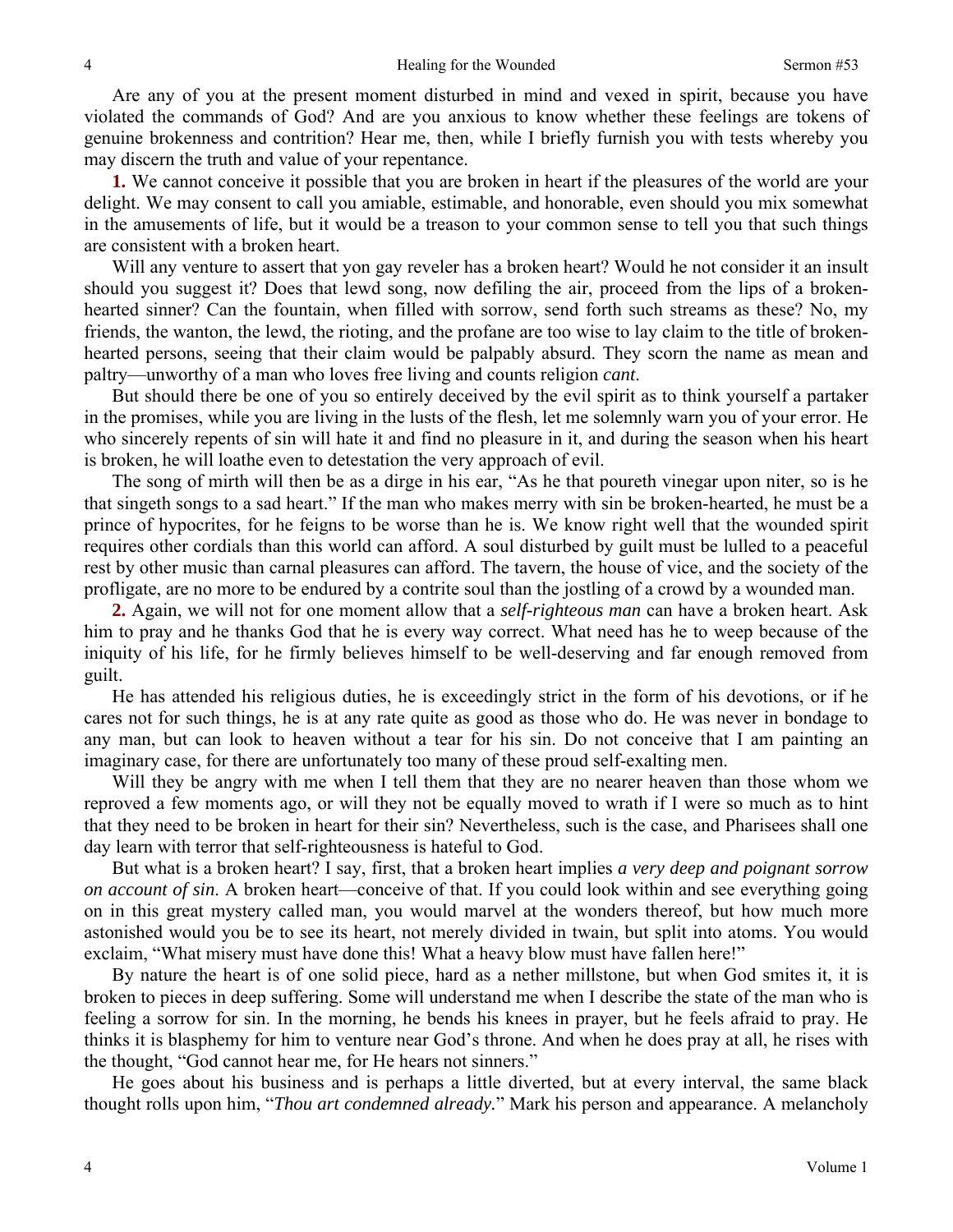has rested upon him. At night he goes home, but there is little enjoyment for him in the household. He may smile, but his smile ill conceals the grief which lurks underneath.

When again he bends the knee, he fears the shadows of the night. He dreads to be on his bed, lest it should be his tomb. And if he lies awake, he thinks of death, the second death—damnation and destruction, or if he dreams, he dreams of demons and flames of hell. He wakes again and almost feels the torture of which he dreamed.

He wishes in the morning it were evening and at evening it were night. "I loathe my daily food," says he. "I care for nothing for I have not Christ. I have not mercy, I have not peace." He has set off running on the road to heaven and he puts his fingers in his ears and will hear of nothing else. Tell him of a ball or concert!—it is nothing to him. He can enjoy nothing. You might put him in a heaven and it would be a hell to him. Not the chants of the redeemed, not the hallelujahs of the glorified, not the hymns of flaming cherubs, would charm woe out of this man, so long as he is the subject of a broken heart.

Now I do not say that all must have the same amount of suffering before they arrive at heaven. I am speaking of some who have this especial misery of heart on account of sin. They are utterly miserable. As Bunyan has said, "They are considerably tumbled up and down in their souls"—and conceive that, "As the Lord their God lives, there is but a step between themselves and eternal death."

Oh, blessings on the Lord forever. If any of you are in that condition, here is the mercy. Though this wound is not provided for in any earthly pharmacy—though there be found no physicians who can heal it, yet, "He healeth the broken in heart, and bindeth up their wounds." It is a blessing to have a broken heart after all.

Again, when a man has a broken heart, he not only feels sorrow for sin, but he feels himself *utterly unable to get rid of it*. He who believes himself able to save himself has never known the meaning of a broken heart. Those who imagine that reformation can atone for the past or secure righteousness for the future, are not yet savingly brought to know themselves.

No, my friends, we must be humbled in the dust and made to look for all in Christ, or else we shall be deceived after all. But are you driven out of yourself? Are you like the wounded soldier crying for someone else to carry you to the hospital of mercy and longing for the aid of a mightier than yourself? Then be of good cheer, there shall be found a great deliverance for you.

So long as you trust in ceremonies, prayers, or good works, you shall not find eternal grace. But when stripped of all strength and power, you shall gain a glorious salvation in the Lord Jesus. If morality can join the pieces of a broken heart, the cement shall soon cease to bind, and the man shall again be as vile as ever. We must have a new heart and a right spirit, or vain will be all our hopes.

Need I give any other description of the character I desire to comfort? I trust you are discovered. Oh! my poor brother, I grieve to see you in distress, but there is pardon through Jesus—there is forgiveness even for you. What though your sins lie like a millstone on your shoulders, they shall not sink you down to hell.

Arise! He, my gracious Lord, calls you. Throw yourself at His feet and lose your griefs in His loving and cheering words. You are saved if you can say,

> *"A guilty, weak, and helpless worm, On Christ's kind arms I fall; He is my strength and righteousness, My Jesus and my all."*

**II.** We have spoken a long time on the great ill of a broken heart. Our second thought will be the GREAT MERCY—"He *healeth* the broken in heart."

First, *He only* does it. Men may alleviate suffering, they may console the afflicted and cheer the distressed, but they cannot heal the broken in heart, nor bind up their wounds. It is not human eloquence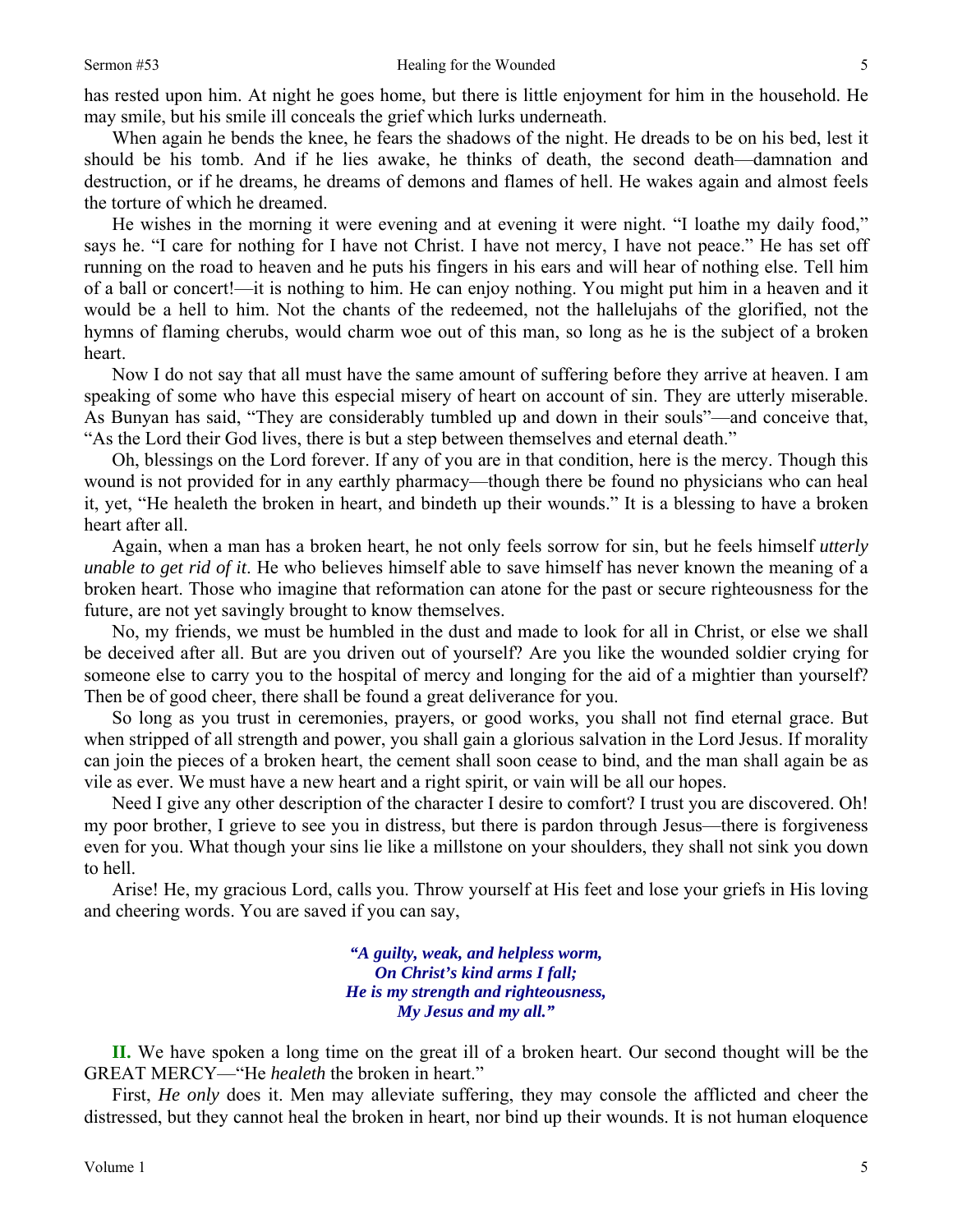or mortal wisdom. It is not the oration of an Apollos, nor the wondrous words of a prince of preachers. It is the "still small voice" of God which alone confers the "peace which passeth all understanding."

The binding of the heart is a thing done immediately by God, ofttimes without any instrumentality whatever. And when instrumentality is used, it is always in such a way that the man does not extol the instrument, but renders grateful homage to God. In *breaking* hearts, God uses man continually repeated fiery sermons and terrible denunciations do break men's hearts.

But you will bear me witness when your hearts were *healed*, God only did it. You value the minister that broke your heart, but it is not often that we ascribe the healing to any instrumentality whatever. The act of justification is generally apart from all means—God only does it. I know not the man who uttered the words that were the means of relieving my heart, "Look unto me and be ye saved, all the ends of the earth." I do not recollect what he said in the sermon and I am sure I do not care to know. I found Jesus there and then, and that was enough for me.

When you get your wounds healed, even under a minister, it seems as if it were not the minister who spoke. You never heard him speak like it in all your life before. You say, "I have often heard him with pleasure, but he has outdone himself. *Before*, he spoke to my ear, but *now* to my heart." We are some of us rejoicing in the liberty of Christ and walking in all the joy of the Spirit. But it is to God we owe our deliverance, and we are grateful neither to man nor book, so much as to the great Physician who has taken pity on us. Oh that Jesus would walk through this Bethesda now. Oh, poor sick, dying man, does guilt weigh heavy on your soul, turn not to any helper, save to Him that sits on the throne.

Then He only *can* do it. I defy any of my brethren to bind up a broken heart. I have often labored to do it, but could never effect it. I have said a word to console the mourner, but I have felt that I have done but little or have perhaps put the wrong mixture in the cup. He only can do it.

Some of you seek mercy through baptism or the Lord's supper, or regular attendance at the house of prayer. Some of you, again, have certain forms and observances to which you attach saving value. As the Lord lives, none of these things bind up the broken in heart apart from the Holy Spirit. They are empty wind and air. You may have them and be lost. You can have no peace and comfort unless you have immediate dealings with God, who alone, as the great Physician, healeth the broken in heart.

Ah! there are some of you who go to your ministers with broken hearts and say, "What shall I do?" I have heard of a preacher who told his anxious hearer, "You are getting melancholy, you had better go to such and such a place of amusement. You are getting too dreary and melancholy by half." Oh, to think of a nurse in a hospital administering poison, when she ought to be giving the true medicine! If he deserves to be hung, who mixes poison with his drugs, how much more guilty is that man who tells a soul to seek for happiness where there is none—who sends it to a carnal world for joy, when there is none to be found except in God?

Then again, God only *may* do it. Suppose we could heal your broken heart, it would be good for nothing. I do beseech the Lord that I may never get a broken heart healed, except it is by God. A truly convinced sinner will always rather keep his heart broken than have it healed wrongly. I ask you who are suffering whether you would not rather keep your broken heart as it is, than allow a bad physician to cure it for you, and so deceive you and send you to hell at last? I know your cry is, "Lord, let me know the worst of my case. Use the lancet. Do not be afraid of hurting me. Let me feel it all. Cut the proud flesh away rather than let it remain."

But there are not a few who get their wounds glossed over by some pretended good works or duties. Oh! my hearer, let no man deceive you. Be not content with a name to live while you are really dead. Bad money may pass on earth, but genuine gold alone will be received in heaven. Can *you* abide the fire?

In vain your presumption when God shall come to examine you, you will not pass muster unless you have had a real healing from His hand. It is easy enough to get religious notions and fancy yourselves safe, but a real saving work is the work of God and God alone. Seek not to the priest, he may console, but it is by deluding you. Seek not to your own self, for you may soothe yourself into the sleep of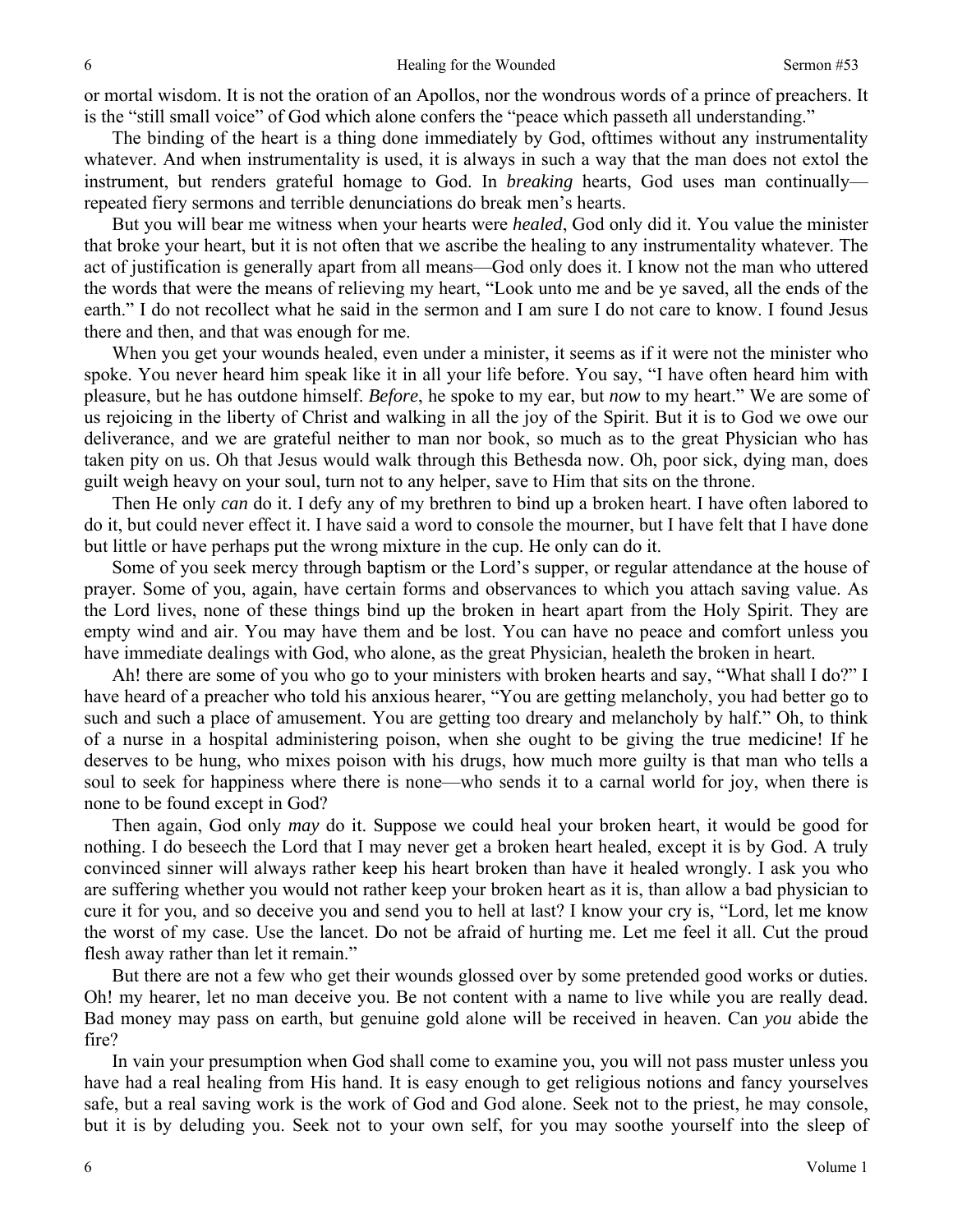perdition. See that your heart is washed in the blood of Jesus, be careful that the Holy Spirit has His temple in it, and may God, of His great and sovereign grace, look to you that you deceive not yourself.

But next, God *will* do it. That is a sweet thought. "He healeth the broken in heart." He WILL do it. Nobody else can, nobody else may, but He will. Is your heart broken? He WILL heal it, He is sure to heal it, for it is written—and it can never be altered, for what was true three thousand years ago, is true now, "He healeth the broken in heart."

Did Saul of Tarsus rejoice after three days of blindness? Yes, and you shall be delivered also. Oh, it is a theme for eternal gratitude that the same God who in His loftiness and omnipotence stooped down in olden times to soothe, cherish, relieve, and bless the mourner, is even now taking His journeys of mercy among the penitent sons of men.

Oh, I beseech Him to come where you are sitting and put His hand inside your soul, and if He finds there a broken heart, to bind it up. Poor sinner, breathe your wish to Him, let your sigh come before Him, for, "He healeth the broken in heart." There you lie wounded on the plain. "Is there no physician?" you cry. "Is there none?" Around you lie your fellow-sufferers, but they are as helpless as yourself. Your mournful cry comes back without an answer and space alone hears your groan.

Ah! the battlefield of sin has one kind visitor. It is not abandoned to the vultures of remorse and despair. I hear footsteps approaching. They are the gentle footsteps of JEHOVAH. With a heart full of mercy, He is hasting to His repenting child. In His hands there are no thunders, in His eyes no anger, on His lips no threatening.

See how He bows Himself over the mangled heart! Hear how He speaks, "Come, now, and let us reason together, saith the LORD; though your sins be as scarlet, they shall be as white as snow; though they be red like crimson, they shall be as wool." And if the patient dreads to look in the face of the mighty being who addresses him, the same loving mouth whispers, "I, even I, am he that blotteth out thy transgressions for my name's sake."

Look how He washes every wound with sacred water from the side of Jesus. Mark how He spreads the ointment of forgiving grace and binds around each wound the fair white linen, which is the righteousness of saints. Does the mourner faint under the operation? He puts a cordial to his lips, exclaiming, "I have loved thee with an everlasting love." Yes, it is true—most true—neither dream nor fiction, "HE HEALETH THE BROKEN IN HEART, AND BINDETH UP THEIR WOUNDS."

How *condescending* is the Lord of heaven, thus to visit poor forlorn man. The Queen has kindly visited the hospitals of our soldiers to cheer, by her royal words, her loyal defenders. By this she has done herself honor and her soldiers love her for it. But when the God of the whole earth, the infinite Creator, stoops to become servant to His creatures, can you conceive the majestic condescension which bows itself in mercy over the miserable heart, and with loving finger closes the gaping wounds of the spirit?

Oh, sin-sick sinner! The King of heaven will not despise *you*, but you too shall find Him your Comforter, who heals all your diseases. Mark, moreover, how tenderly He does it. You remember that passage in the Psalms, "Lovingkindness and *tender* mercies." God's mercies are "tender mercies." When He undertakes to bind up the broken in heart, He always uses the softest liniment.

He is not like your army surgeon who hurries along and says, "A leg off here, an arm off there." But He comes gently and sympathizing. He does not use roughness with us. But with downy fingers He puts the wound together and lays the plaster on. Yea, He does it in such a soft and winning way, that we are full of wonder to think He could be so kind to such unworthy ones.

Then He does it *securely*, so that the wound cannot open again. If He puts on His plaster, it is heaven's court plaster and it never fails. If He heals, He heals effectually. No man who is once saved of God shall ever be lost. If we receive mercy by faith, we shall never lose it. When God heals once, He heals forever.

Although some who teach false doctrine do assert that children of God may be lost, they have no warrant in Scripture, nor in experience, for we know that He keeps the saints. He who is once forgiven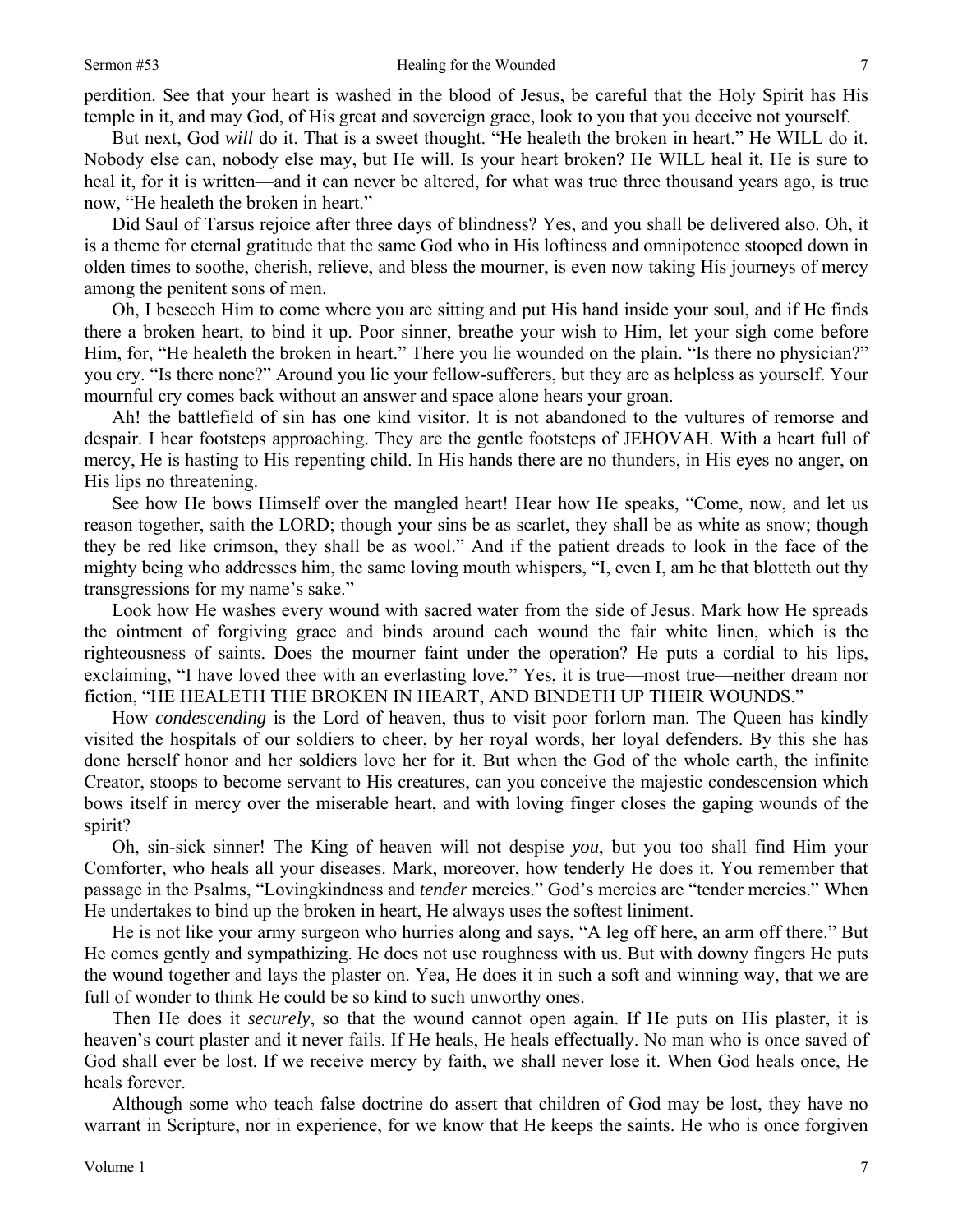cannot be punished. He who is once regenerated, cannot perish. He who is once healed shall never find his soul sick unto death. Blessings on His name, some of us have felt His skill and known His mighty power, and were our hearts broken now, we would not stop a moment, but go at once to His feet and we would cry, "O, Thou that bindest the broken in heart, bind ours. Thou that healest wounds, heal ours, we beseech Thee."

And now, my hearers and readers, a parting word with you. Are you careless and ungodly? Permit your friend to speak with you. Is it true that after death there is a judgment? Do you believe that when *you* die, *you* will be called to stand before the bar of God? Do you know that there is a hell of eternal flame appointed for the wicked? Yes—you know and believe all this—and yet, you are going down to hell thoughtless and unconcerned—you are living in constant and fearful jeopardy of your lives without a friend on the other side the grave.

Ah, how changed will your note be soon. You have turned away from rebuke, you have laughed at warning, but laughter will then give place to sighs and your singing to yells of agony. Bethink you, oh my brother, ere you do again peril your life. What will you do if your soul is required of you? Can you endure the terrors of the Almighty? Can you dwell in everlasting burnings? Were your bones of iron and your ribs of brass, the sight of the coming judgment would make you tremble. Forbear then to mock at religion. Cease to blaspheme your Maker, for remember, you will soon meet Him face to face, and how will you then account for your insults heaped upon His patient person? May the Lord yet humble you before Him.

But I am seeking the distressed one and I am impatient to be the means of his comfort. It may be my words are now sounding in the ear of one of my weary, wounded fellow-countrymen. You have been a long time tossing on the bed of languishing and the time for thought has been blessed to your soul by God. You are now feeling the guilt of your life and are lamenting the sins of your conduct. You fear there is no hope of pardon, no prospect of forgiveness, and you tremble lest death should lead your guilty soul unforgiven before its Maker.

Hear, then, the Word of God. Your pains for sins are God's work in your soul. He wounded you that you may seek Him. He would not have showed you your sin if He did not intend to pardon. You are now a sinner and Jesus came to save sinners, therefore He came to save you. Yea, He is saving you now. These strivings of soul are the work of His mercy. There is love in every blow and grace in every stripe.

Believe, O troubled one, that He is able to save you unto the uttermost and you shall not believe in vain. Now, in the silence of your agony, look unto Him who by His stripes heals you. Jesus Christ has suffered the penalty of your sins and has endured the wrath of God on your behalf. See you yonder crucified Man on Cavalry and mark you that those drops of blood are falling for *you*, those nailed hands are pierced *for you*, and that opened side contains a heart within it, full of love *to you.* 

#### *"None but Jesus! none but Jesus! Can do helpless sinners good."*

It is simple reliance on Him which saves. The Negro slave said, "Massa, I fall flat on de promise." So if you fall flat on the promise of Jesus, you shall not find Him fail you. He will bind up your heart and make an end to the days of your mourning. We shall meet in heaven one day, to sing hallelujah to the condescending Lord. Till then, may the God of all grace be our helper. Amen.

> *"The mighty God will not despise The contrite heart for sacrifice; The deep-fetched sigh, the secret groan, Rises accepted to the throne.*

*He meets, with tokens of His grace, The trembling lip, the blushing face;* 

8